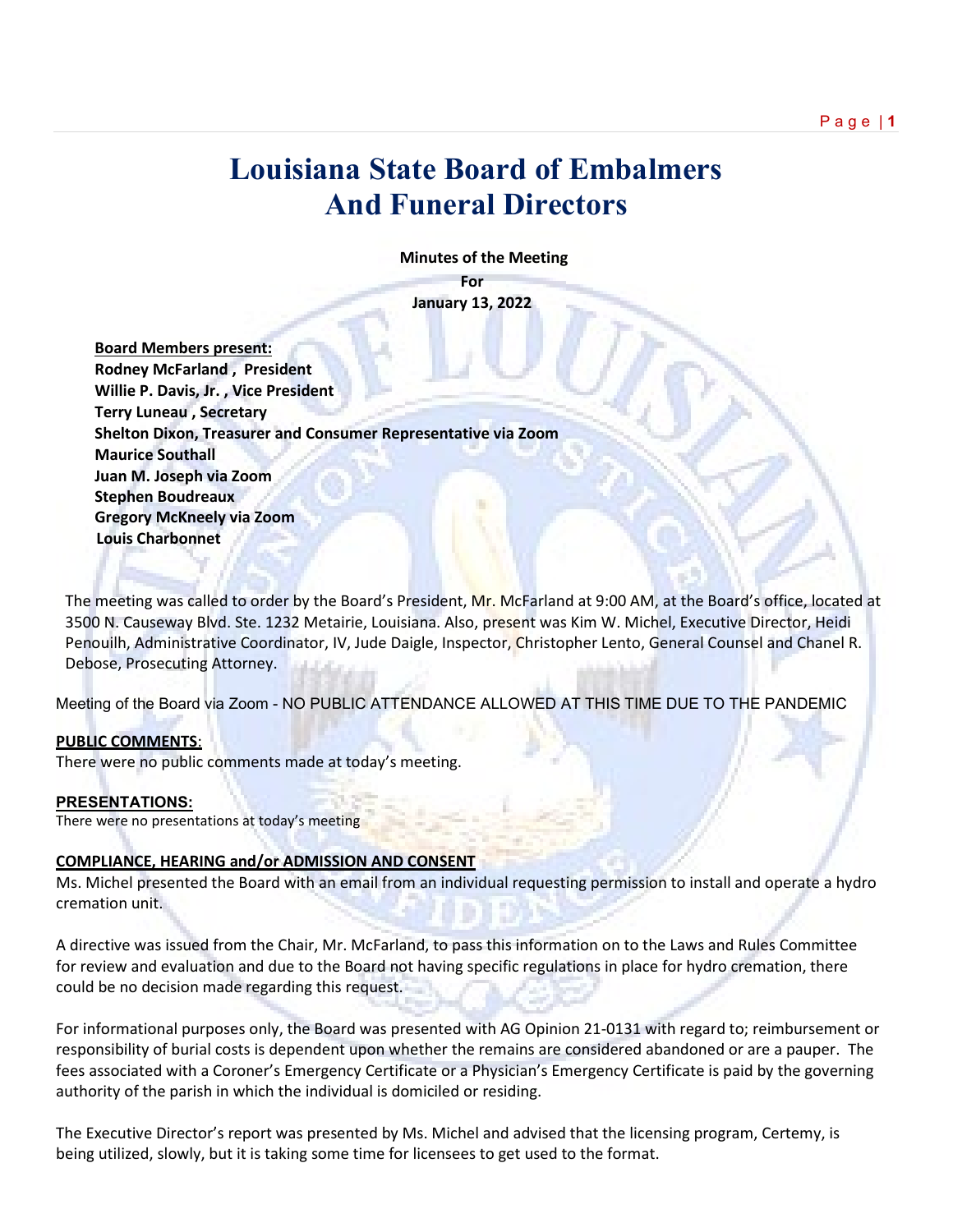| <b>License &amp; Registry Update</b>                          |          |                                                          |                       |  |  |  |  |
|---------------------------------------------------------------|----------|----------------------------------------------------------|-----------------------|--|--|--|--|
|                                                               |          |                                                          | Updated on 01/10/2022 |  |  |  |  |
| <b>Funeral Establishments - new issue</b>                     |          |                                                          |                       |  |  |  |  |
| <b>Shreveport Funeral Home &amp; Cremation Tribute Center</b> |          |                                                          | 2965                  |  |  |  |  |
|                                                               |          | <b>Establishment Ownership/Location/Name Change</b>      |                       |  |  |  |  |
|                                                               |          |                                                          |                       |  |  |  |  |
| <b>Crematory Establishment - new issue</b>                    |          |                                                          |                       |  |  |  |  |
| <b>Blanchard St. Denis Crematory</b>                          |          |                                                          |                       |  |  |  |  |
|                                                               |          | <b>Embalmer and Funeral Director License - new issue</b> |                       |  |  |  |  |
|                                                               |          |                                                          | E-                    |  |  |  |  |
| <b>Parris George</b>                                          | E-2927   | <b>Joel Brinkley</b>                                     | 2930                  |  |  |  |  |
|                                                               |          |                                                          | E-                    |  |  |  |  |
| Tywanna Kaigler                                               | E-2928   | <b>Ashley Wilson</b>                                     | 2931                  |  |  |  |  |
|                                                               |          |                                                          | E-                    |  |  |  |  |
| Jeremy Wood                                                   | E-2929   | <b>Heather Jenkins</b>                                   | 2932                  |  |  |  |  |
| <b>Funeral Director License - new issue</b>                   |          |                                                          |                       |  |  |  |  |
|                                                               |          |                                                          | U-                    |  |  |  |  |
| <b>Graham Hankins</b>                                         | $U-1736$ | <b>Marcus Lewis</b>                                      | 1741                  |  |  |  |  |
| <b>Jalon Chatmon</b>                                          |          | Chera Ward                                               | U-<br>1742            |  |  |  |  |
|                                                               | $U-1737$ |                                                          | U-                    |  |  |  |  |
| <b>Vincent Hebert</b>                                         | $U-1738$ | <b>Bryan Patterson</b>                                   | 1743                  |  |  |  |  |
|                                                               |          |                                                          | U-                    |  |  |  |  |
| Angela Martin                                                 | $U-1739$ | <b>Peter Tuberville</b>                                  | 1744                  |  |  |  |  |
|                                                               |          |                                                          | U-                    |  |  |  |  |
| Jourdan Baudoin                                               | $U-1740$ | Jamie Brumfield                                          | 1745                  |  |  |  |  |
| <b>Retort Operator License - new issue</b>                    |          |                                                          |                       |  |  |  |  |
| Jodi Bertolino                                                | 405      | Samantha Cadwell                                         | 411                   |  |  |  |  |
| <b>Suzette Ganaway</b>                                        | 406      | <b>Roger Benoit</b>                                      | 412                   |  |  |  |  |
| <b>Michelle Breaux</b>                                        | 407      | <b>Racheal Streety</b>                                   | 413                   |  |  |  |  |
| <b>Nicholas Cazalot</b>                                       | 408      | Shawnika Joseph                                          | 414                   |  |  |  |  |
| Robert W. Laurent                                             | 409      | Lemuel D. Draper                                         | 415                   |  |  |  |  |
| Bryan Dauphin                                                 | 410      | Samuel Moon                                              | 416                   |  |  |  |  |
| <b>Internships Registered</b>                                 |          |                                                          |                       |  |  |  |  |
| <b>Hillary Darder</b>                                         | 0576     | <b>Noah Moncla</b>                                       | 0587                  |  |  |  |  |
| <b>Earlquincy Knox</b>                                        | 0577     | <b>Haley Essenheimer</b>                                 | 0588                  |  |  |  |  |
| <b>Michael Jones</b>                                          | 0578     | <b>Curtis Randle</b>                                     | 0589                  |  |  |  |  |
| <b>Michelle Stringer</b>                                      | 0579     | <b>James Welch</b>                                       | 0590                  |  |  |  |  |
| Jason Lupo                                                    | 0580     | <b>Dartavious Norman</b>                                 | 0591                  |  |  |  |  |
| Jacques Dupre'                                                | 0581     | <b>Alex Devillier</b>                                    | 0592                  |  |  |  |  |
| <b>Daniel Griffin</b>                                         | 0582     | John McElligott                                          | 0593                  |  |  |  |  |
| <b>Hunter Crader</b>                                          | 0583     | <b>Cortney Burleigh</b>                                  | 0594                  |  |  |  |  |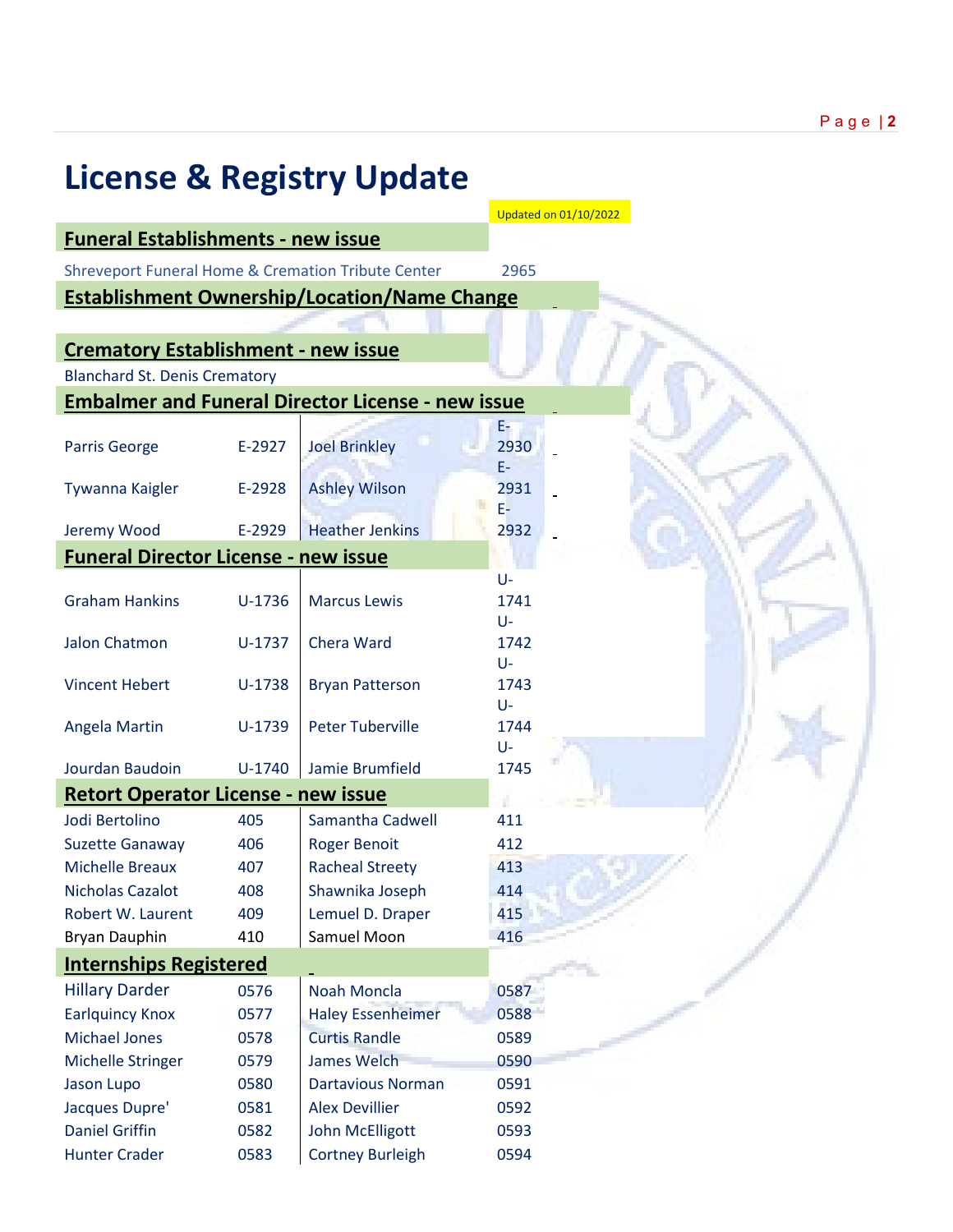|--|--|

| <b>Kristin Bruce</b> | 0584 | Jenirose McCormick  | 0595 |
|----------------------|------|---------------------|------|
| Natalie Bruhn        | 0585 | <b>Bruce Parsee</b> | 0596 |
| Kristen Bourgeois    | 0586 |                     |      |

Mr. Daigle presented his inspector's report as; 98,200 MILES IS THE TOTAL MILEAGE ON THE 2017 FORD FUSION AS OF TODAY ON MEETING DAY; Since the beginning of 2021 a total of 482 inspections have been done so far. 2022, 26 Inspections since the last meeting; This represents the total number of inspections since the beginning of 2022.

Motion was made by Mr. Southall, seconded by Mr. Luneau and unanimously passed that the Executive Director's report and the Inspector's report be accepted as presented.

The minutes of December meeting was presented to the board for review and approval.

Motion was made by Mr. Davis, seconded by Mr. Dixon and unanimously passed that the minutes be approved as presented.

The financial report and budget for FY 21/22 was presented for review and consideration.

Motion was made by Mr. Luneau, seconded by Mr. Davis and unanimously passed that the financial report be accepted as presented.

The Complaint Review Committee's report was presented to the Board by Ms. Debose, Prosecuting Attorney.

Ms. Debose reiterated that the complaints are presented anonymously in numerical format to the Board with the Complaint Review Committee's decision based upon the information presented at the time of review. The numbered complaints presented in an open meeting remains anonymous while a complaint is pending further investigation and/or until such time as the complaint file has been closed.

Three complaints were recommended for a formal hearing, five complaints were recommended for an informal hearing, one complaint was recommended for further discovery. There were no complaints in which there did not appear to be a violation of the laws, rules and regulations under which licensees operate, all as per the recommendations of the Complaint Review Committee

Motion was made by Mr. Southall, seconded by Mr. Luneau and unanimously passed that the complaint report be accepted as presented per the recommendations of the Complaint Review Committee.

Motion was made by Mr. Davis, seconded by Mr. Dixon and unanimously passed that the board move into Executive Session at 9:25AM for the following;

Discussion with regard to board staff and any issues or concerns

Motion was made by Mr. Southall, seconded by Mr. David and unanimously passed that the board move out of Executive Session at 10:45 AM for discussion of the following:

Jude Daigle, Inspector for the Board, has submitted his letter of resignation/notice of retirement effective June 30, 2022 to the Board's Chair, Mr. McFarland. Mr. Daigle has been employed with the Board for sixteen years.